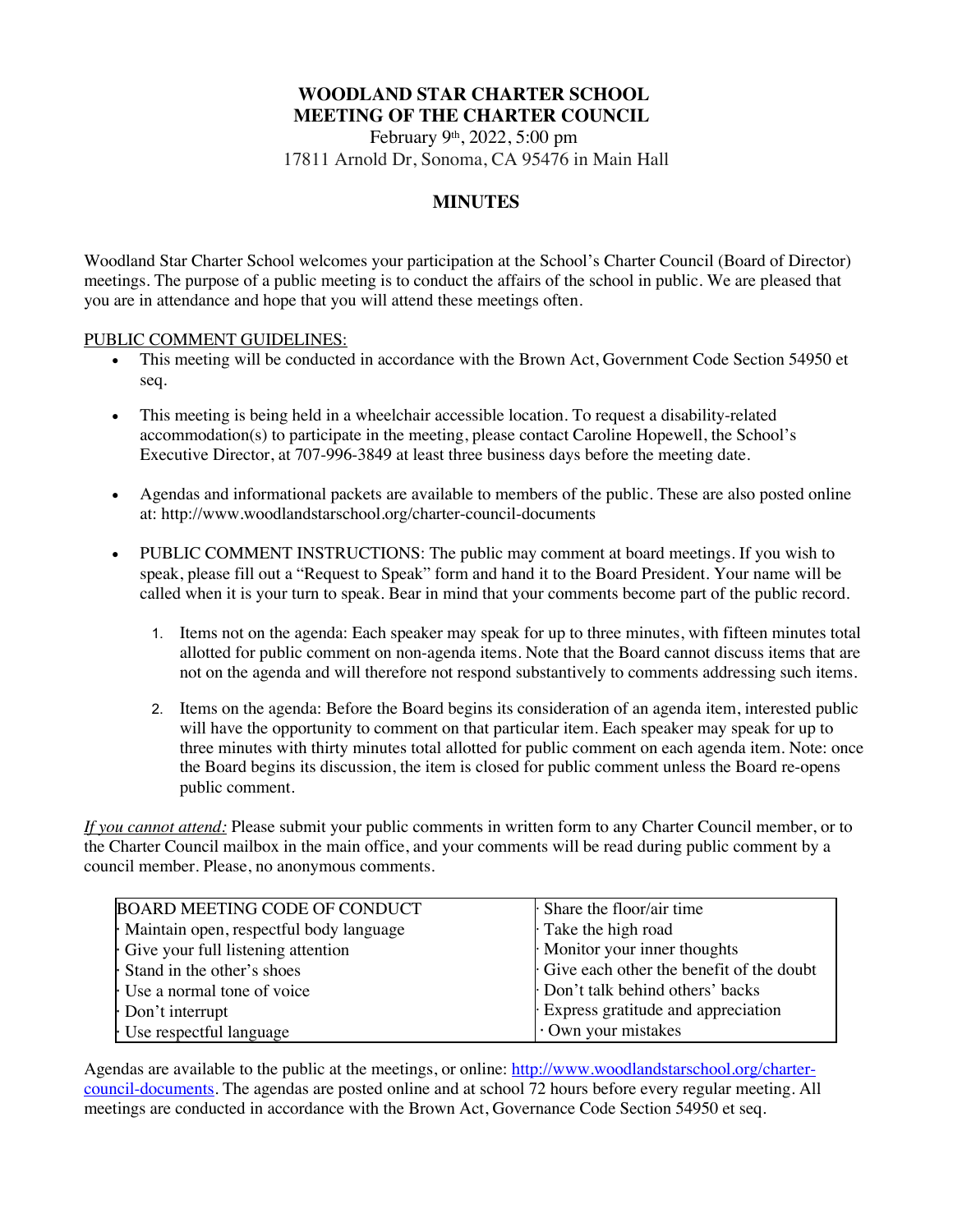# **WOODLAND STAR CHARTER SCHOOL MEETING OF THE CHARTER COUNCIL**

February 9th, 2022, 5:00 pm 17811 Arnold Dr, Sonoma, CA 95476 in Main Hall

# **MINUTES**

## **Procedural (5:00 pm)**

| A.   CALL TO ORDER                                      |
|---------------------------------------------------------|
| Meeting called to order by Board President at: _5:00 pm |

Verse and Welcome:

*Imbue thyself with the power of imagination. Have courage for the truth. Sharpen thy feeling for responsibility of soul.*

- B. ROLL CALL Present? (Mark Y/N)
	- **\_\_\_Y\_\_Robert Stewart (RS)**, Board President (Board appointed)
	- **\_\_\_Y\_\_Seth Olyer (SO**, Vice President (Parent body elected)
	- **\_\_\_Y\_\_Brooke Sevenau (BS)**, Board member (Board appointed elected)
	- **\_\_\_Y\_\_Sonia Mendoza (SM**, Board member (Parent body seat, Board appointed for remainder of 2022)
	- **\_\_\_Y\_\_Bill Kobabe (BK)**, Board member (Faculty elected)
	- **\_\_\_N\_\_Barbara Fitzmaurice (BF)**, Board member (Community Board appointed)
	- **\_\_\_Y\_\_Joan Baugh (JB)**, Board member (Faculty elected)

**Vacant**, (Parent body elected)

**Vacant**, (Parent body elected)

Guests: Caroline Hopewell, Rebecca Traum, Rachel Jones (via Zoom)

C. DESIGNATED TIMEKEEPER FOR MEETING: \_\_BS\_ DESIGNATED NOTETAKER FOR MEETING: BK

## **Consent Agenda Items – adjustment of agenda, as needed (5:06 pm)**

All matters listed under the consent agenda are considered by the Board to be routine and will be approved/enacted by the Board in one motion in the form listed below. Unless specifically requested by a Board member for further discussion or removed from the agenda, there will be no discussion of these items prior to the Board voting on them.

- 1. Warrants and Expenditures: January 2022
- 2. Regular Meeting Minutes: January  $12<sup>th</sup>$ , 2022
- 3. Agenda: February 9th, 2022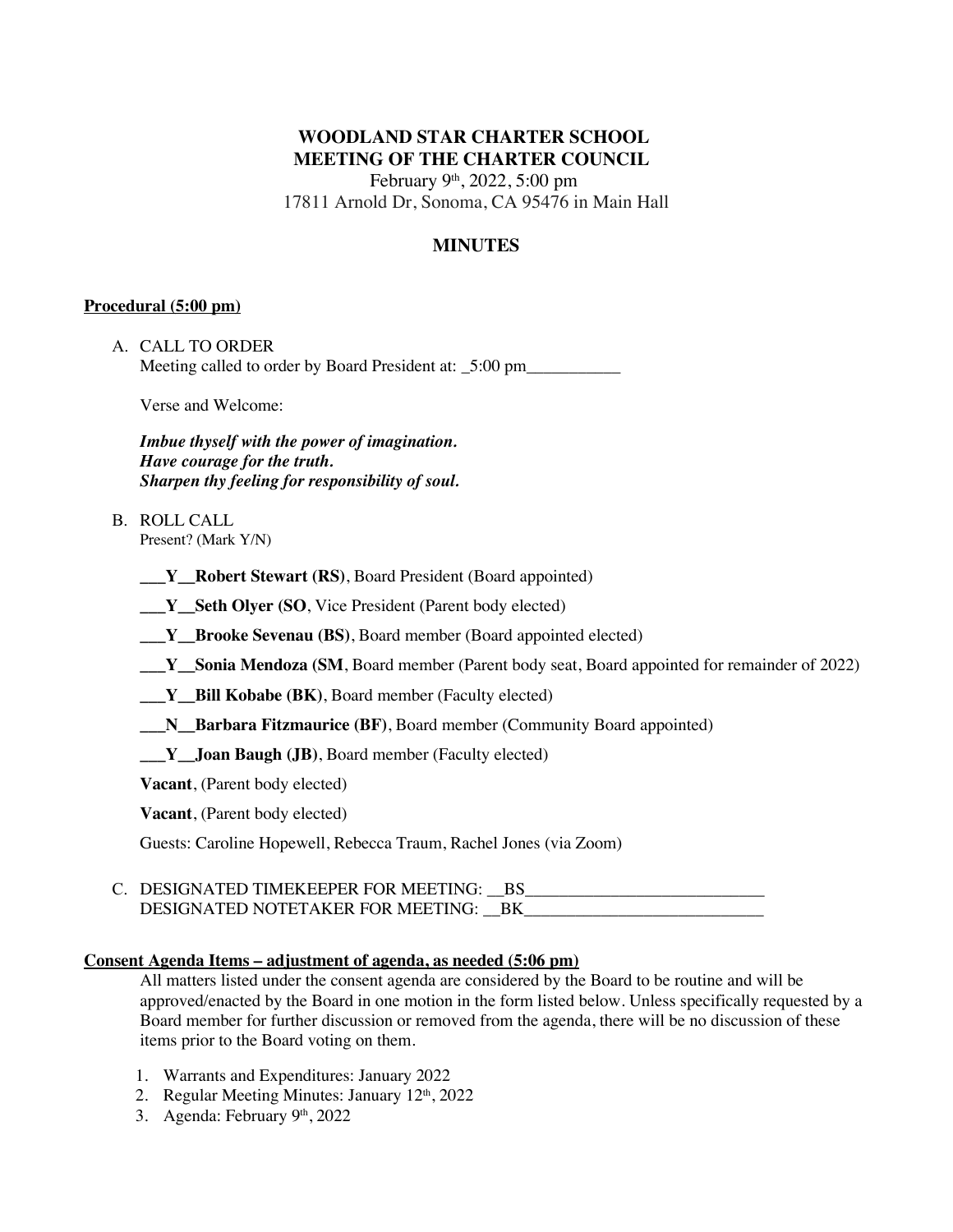#### Staff Recommendation: **Approve all consent agenda items**

| Action:              | Approved      | Aves:    |  |
|----------------------|---------------|----------|--|
| Motioned by:         | <sub>SO</sub> | Navs:    |  |
| Seconded by:         | BS            | Abstain: |  |
| Notes on vote above. |               |          |  |

Notes on vote above:

## **Communications (5:10 pm)**

A. PUBLIC COMMENT (If a member of the public plans to speak during this time, please be sure to read the meeting guidelines on page 1 and fill out a "Request to Speak" form and hand it to the Board President. Your name will be called when it is your turn to speak. Bear in mind that your comments become part of the public record. Note: The Board cannot discuss items that are not on the agenda and will therefore not respond substantively to comments addressing such items.

# 1. READ OFFICIAL CORRESPONDENCE (if any):

# **Information Items - Reports and other items scheduled for information & discussion (5:30 pm)**

- **Educational Foundation Report** Rachel (10 min)
	- o Still reaching out for family giving, individual calls bilingually, pledges now at 69% which matches our pre-covid numbers. Some gifts quite small.
	- o Second grade now at 90%
	- o Auction Asks defined: 5 bottles of Wine, class gift, merchant donations, gift cards or similar, vacation stays.
	- o Still looking for entertainment, small budget for this

# • **Business/Operation Manager Report** – Becky (10 min)

- o 2 covid positives detected on campus (1/21 and 2/8), no onsite transmissions known. Still lots of testing going on, but it's slowing down
- o Masking becoming an issue, both sides (more and none) making more inquiries about what come next
- o Exposure rules and quarantine requirements have been modified again, with a new relaxing of the rules expected next week
- o SARC Report almost completed. See last month's notes for details
- o Budget and Attendance rules being examined at the State level. We might get some relief for lost ADA indexed funding and attendance oversight
- **WSCS Audit Update** Becky (15 min)
	- o The audit is complete and no issues were detected
- **LCAP Supplement** Caroline & Becky (10 min)
	- o Working on accountability report attached to extra funding received for learning loss mitigation specific categorical funding. This funding was targeted to our two LCAP Goals: Improving Attendance and reducing tardies and learning loss mitigation.
	- o We have updated and automated our SIS to track attendance, using \$2500 of these funds to do so. But getting people to school has been a real challenge due to illness and COVID close contacts. Progress towards this goal has been a mixed bag so far.
	- o Doing much better with improving learning and student achievement, and our data is showing solid progress in many of the grades. (See attached report)
	- o ADA: Way down due to lower than expected enrollment: Budgeting for next year will be a challenge.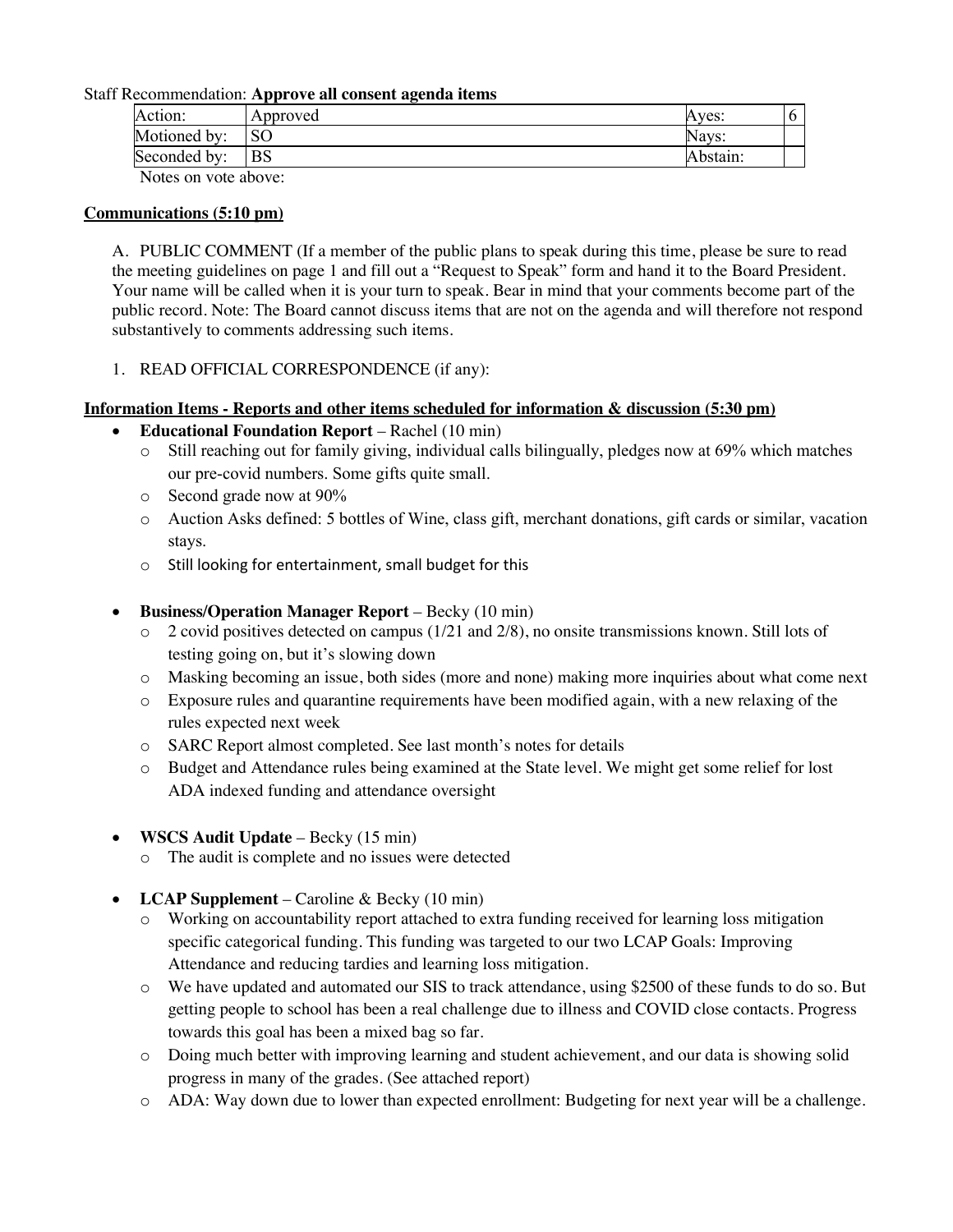- o Educators effectiveness grant: YTD spending exactly on track with projections. Money to be spent over five years and must be reported.
- **SPED Salary Update for 2022/23** Caroline (10 min) **VOTE**
	- o This schedule was unintentionally omitted from the previous increase update two years ago. This action puts the SPED teacher salary on par with the certificated teacher schedule.
- **Executive Director Evaluation Process & Timeline** Robert (10 min)
	- o We are starting a bit late.
	- o RS + SO Board reps. for ED Eval. Committee
	- o Still need 1 CORE Group member and 1 Faculty rep: BK will take this request to their next meeting
- **Increase Kinder, 1st & 2nd gr**. **to full time hours in 2022/23** Caroline (10 min) **VOTE**
	- o Parents can still opt to leave at the current time for KG, adds 35 minutes to the 1-2 day compared to current 2:30 release time. We will monitor and mitigate traffic issues if they occur.
- **Executive Director Report** Caroline (10 min)
	- o Lots of student discipline issues lately
	- o 20 KG apps, 6 grades app received
	- o LOTS of publicity and outreach going out to the community. CH will write a piece for the local paper about our expanded hours for 22-23
	- o HR: Almost everyone is returning. Will likely need at least one teacher. CH working with an applicant on the process and a visit
	- o Summer Training in Orten-Gillingham method for summer being investigated
	- o We will not be considering Summer school this year due to construction
	- o Website being updated: Parent handbook should get translated to Spanish
- **Faculty Report** Bill (5 min)
	- o FC is studying how to employ known best practices for educating EL students. This is partially in response to our small influx (4) of students with zero English skills. In reality, this is an ongoing effort, but these new kids have sharpened our focus and this is now a weekly piece of our meetings.
- **Parent Association Report** Brooke (5 min)
	- o Investigating a new idea: On Campus Field Trips, bring the trip to us. These should be both fun an educational.
	- o Looking at Fundraising and Field Trip policies for relevance to our current environment and regulations
	- o May Day? Looking at the possibilities

## **Items Scheduled for Action and Discussion**

# **Consider approval of: SPED Salary Update for 2022/23**

|               | <b>Staff Recommendation: Approve</b> |          |  |
|---------------|--------------------------------------|----------|--|
| Action:       | Approve                              | Aves:    |  |
| Motioned by:  | SO                                   | Navs:    |  |
| Seconded by:  | $_{\rm SD}$                          | Abstain: |  |
| $\sim$ $\sim$ |                                      |          |  |

Notes on vote above:

# **Consider approval of: Increase K-2nd hours to full time for 2022/23**